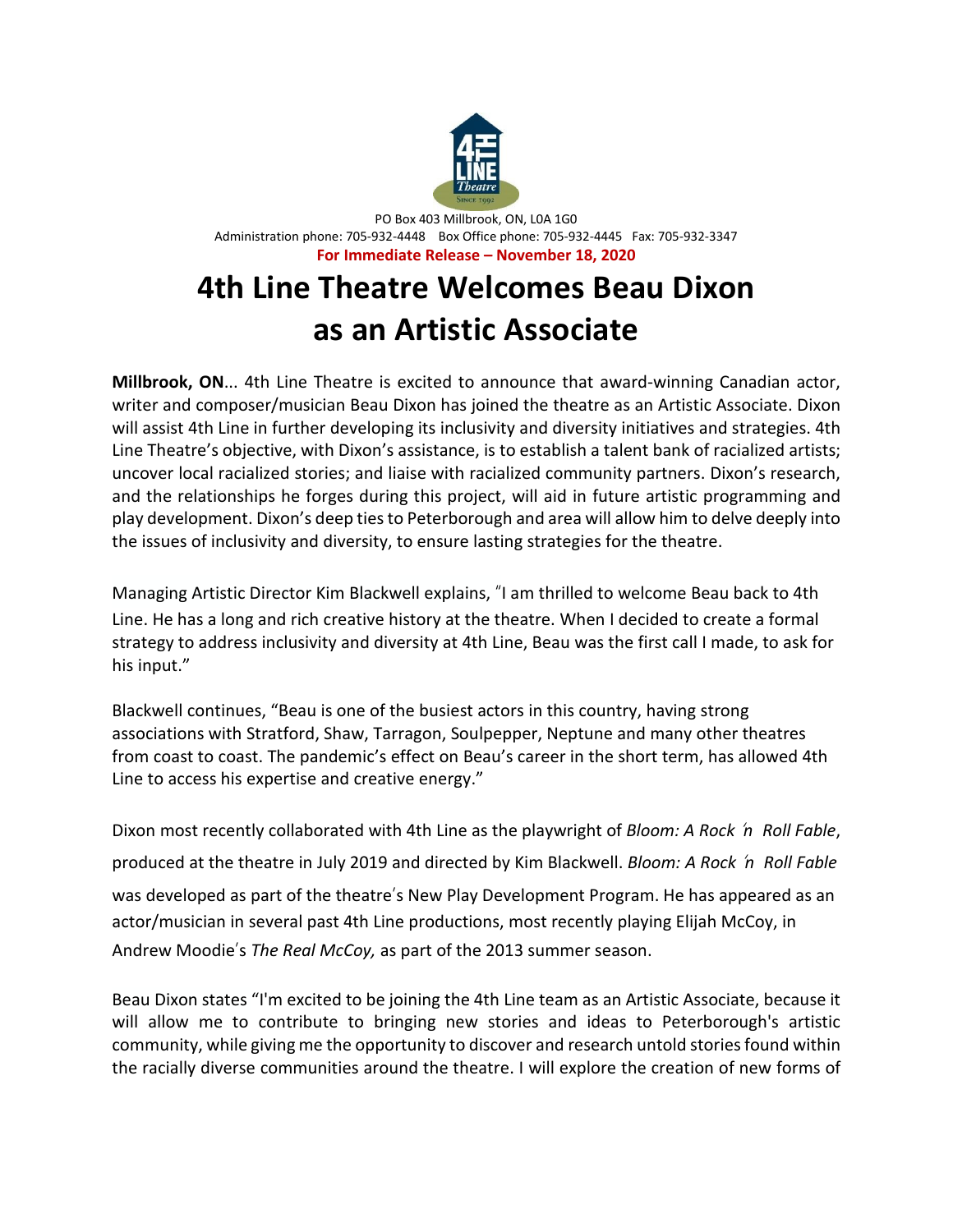storytelling and share other people's history, that have been embedded in the Peterborough and Kawartha region for centuries."

Stay tuned to the theatre's website and social media platforms for updates and exciting announcements about 4th Line Theatre's upcoming 2021 season.

### Biographies:

#### **Kim Blackwell,** Managing Artistic Director, 4th Line Theatre

Kim is a veteran 4th Line director/producer. 2020 marks her 26th season with 4th Line Theatre where she has directed 25 productions including 13 world premieres. Selected credits include: Artistic Director (2014 - Present), Artistic Producer (2009 - 2014), Artistic Associate (2001 - 2009), directing: *Bedtime Stories and Other Horrifying Tales* (2020);*The Fool of Cavan: A*

*Christmas Caper* (2019); *Bloom: A Rock* '*n Roll Fable* (2019); *The Other: A Strange Christmas Tale* (2018); *The Shadow Walk of Millbrook* (2018), *Who Killed Snow White?* (2018); *The Hero of Hunter Street* (2016); *The Bad Luck Bank Robbers* (2015, 2016); *The Real McCoy* (2013); *Queen Marie* (2012); *St. Francis of Millbrook* (2012); *The Berlin Blues* (2011); *The Right Road to Pontypool* (2009, 2010); *Schoolhouse* (2007, 2008); *The Art of Silent Killing; That Summer, Crow Hill, The Cavan Blazers*, *Attrition, Gimme That Prime Time Religion* and many development workshops. She was nominated for the John Hirsch Award for Directing Excellence in 2009

(Canada Council) and 2014 (Ontario Arts Council). Kim was inducted into Peterborough's Pathway of Fame in September 2016.

#### **Beau Dixon,** Artistic Associate, 4th Line Theatre

Beau is a self-taught, multi award-winning Actor, Composer, Playwright and Sound Designer. Selected theatre credits: *Ghost Quartet, Road To Paradise* (Crow's Theatre); *Marjorie Prime*,*The Father* (Coalmine Theatre); *The Colour Purple* (Neptune Theatre); *Hamlet, Harlem Duet, Next To Normal* (Tarragon Theatre); *Ma Rainey's Black Bottom, 27 Club, Secret Chord* (Soulpepper Theatre); *Mockingbird (*NSTF/Factory); *Don't Dress For Dinner* (Thousand Islands/WCT/ Gateway); *Farewell, My Lovely* (Vertigo Theatre/Arts Club Theatre); *Motherf@#!er With The Hat* (Alberta Theatre Projects); *As You Like It/ Titus Andronicus* (Canstage/ Shakespeare In High Park); *Othello* (Mysterious Entity); *The Real McCoy (*4th Line Theatre). Selected writing credits:

*Bloom: A Rock 'n' Roll Fable* (4th Line Theatre) *Beneath Springhill: The Maurice Ruddick Story*  (Lunchbox Theatre/ Festival Playhouse/ Thousand Islands), *From Here To Africville, Once A Flame* (Factory Theatre), *Other People's Heaven, Freedom Bells* (Heritage Pavilion Stage). Nominations and awards: Two Dora Mavor Moore Awards (Best New Play, Best Individual Performance), Betty Mitchell nomination for Best Male Performance for his one-man-show, '*Beneath Springhill: The Maurice Ruddick Story'*. He also received two Toronto Critic's Award (Best ensemble for Ghost Quartet, and Male lead in a musical for Passing Strange) and a Dora Award nomination for Best Leading Male in a Musical for *Passing Strange* (Obsidian Theatre/Musical Stage Co.) In 2011, Beau was inducted into Peterborough's Pathway of Fame for his leadership in the arts. He is also a KM Hunter Award Finalist for 2016. He has three recorded solo albums under his name[.www.beaudixon.com](http://www.beaudixon.com/)